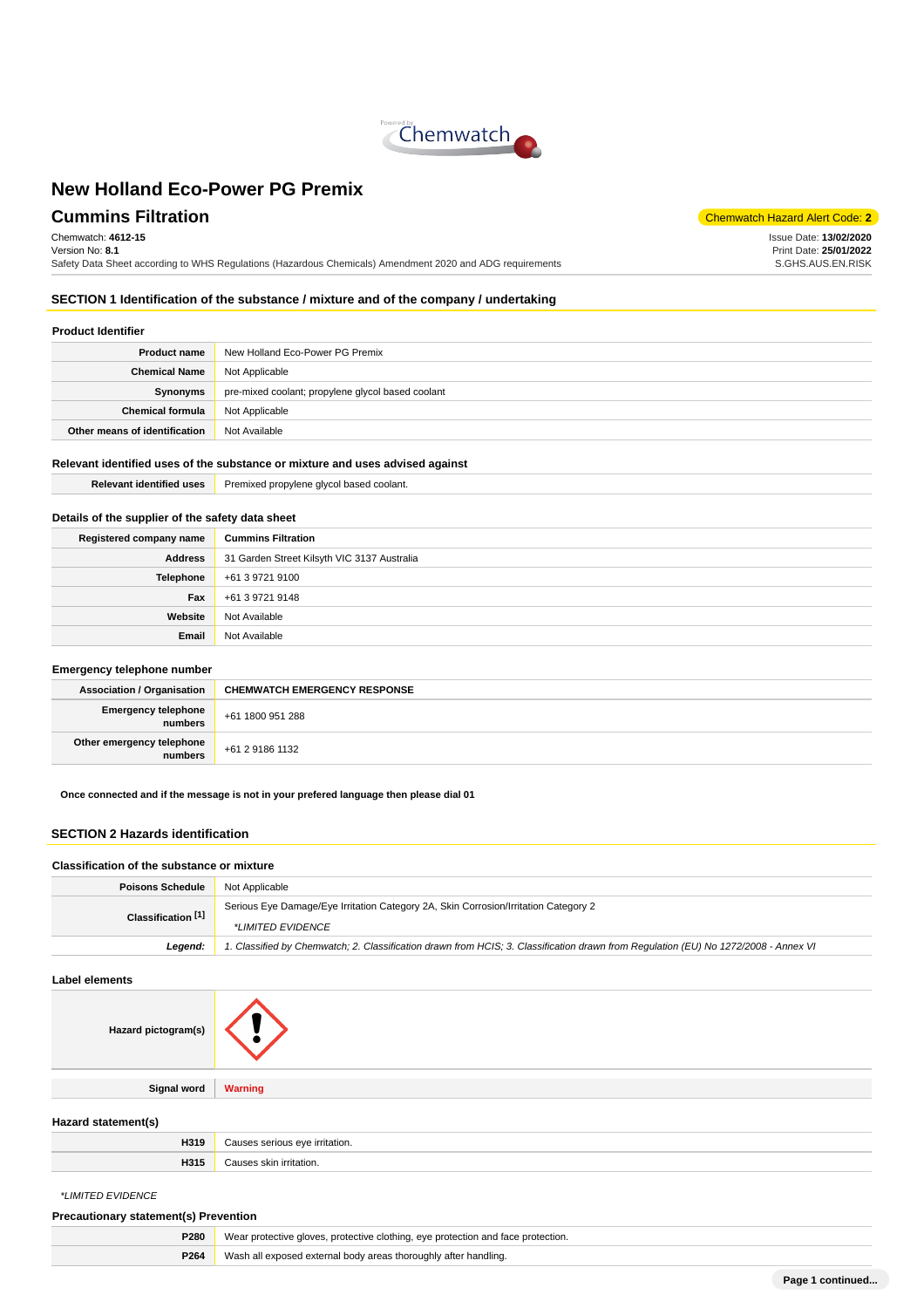### **Precautionary statement(s) Response**

| P305+P351+P338 | IF IN EYES: Rinse cautiously with water for several minutes. Remove contact lenses, if present and easy to do. Continue rinsing. |  |
|----------------|----------------------------------------------------------------------------------------------------------------------------------|--|
| P337+P313      | If eye irritation persists: Get medical advice/attention.                                                                        |  |
| P302+P352      | IF ON SKIN: Wash with plenty of water.                                                                                           |  |
| P332+P313      | If skin irritation occurs: Get medical advice/attention.                                                                         |  |

### **Precautionary statement(s) Storage**

Not Applicable

**Precautionary statement(s) Disposal**

Not Applicable

### **SECTION 3 Composition / information on ingredients**

### **Substances**

See section below for composition of Mixtures

### **Mixtures**

| <b>CAS No</b> | %[weight]<br>Name                                                                                                                                                                              |  |
|---------------|------------------------------------------------------------------------------------------------------------------------------------------------------------------------------------------------|--|
| 57-55-6       | 40-60<br>propylene glycol                                                                                                                                                                      |  |
| 7732-18-5     | $30 - 60$<br>water                                                                                                                                                                             |  |
| Not Available | Ingredients determined not to be hazardous<br>$\leq$ 4                                                                                                                                         |  |
| Legend:       | 1. Classified by Chemwatch; 2. Classification drawn from HCIS; 3. Classification drawn from Regulation (EU) No 1272/2008 - Annex VI; 4.<br>Classification drawn from C&L * EU IOELVs available |  |

#### **SECTION 4 First aid measures**

#### **Description of first aid measures**

| <b>Eye Contact</b>  | If this product comes in contact with the eyes:<br>• Wash out immediately with fresh running water.<br>Ensure complete irrigation of the eye by keeping eyelids apart and away from eye and moving the eyelids by occasionally lifting the upper<br>and lower lids.<br>Seek medical attention without delay; if pain persists or recurs seek medical attention.<br>Removal of contact lenses after an eye injury should only be undertaken by skilled personnel.                                 |
|---------------------|--------------------------------------------------------------------------------------------------------------------------------------------------------------------------------------------------------------------------------------------------------------------------------------------------------------------------------------------------------------------------------------------------------------------------------------------------------------------------------------------------|
| <b>Skin Contact</b> | If skin contact occurs:<br>Immediately remove all contaminated clothing, including footwear.<br>Flush skin and hair with running water (and soap if available).<br>Seek medical attention in event of irritation.                                                                                                                                                                                                                                                                                |
| Inhalation          | If fumes or combustion products are inhaled remove from contaminated area.<br>Lay patient down. Keep warm and rested.<br>▶ Prostheses such as false teeth, which may block airway, should be removed, where possible, prior to initiating first aid procedures.<br>Apply artificial respiration if not breathing, preferably with a demand valve resuscitator, bag-valve mask device, or pocket mask as trained.<br>Perform CPR if necessary.<br>Transport to hospital, or doctor.               |
| Ingestion           | If swallowed do <b>NOT</b> induce vomiting.<br>If vomiting occurs, lean patient forward or place on left side (head-down position, if possible) to maintain open airway and prevent aspiration.<br>• Observe the patient carefully.<br>▶ Never give liquid to a person showing signs of being sleepy or with reduced awareness; i.e. becoming unconscious.<br>► Give water to rinse out mouth, then provide liquid slowly and as much as casualty can comfortably drink.<br>Seek medical advice. |

### **Indication of any immediate medical attention and special treatment needed**

Treat symptomatically.

Polyethylene glycols are generally poorly absorbed orally and are mostly unchanged by the kidney.

- Dermal absorption can occur across damaged skin (e.g. through burns) leading to increased osmolality, anion gap metabolic acidosis, elevated calcium, low ionised calcium, CNS depression and renal failure.
- Treatment consists of supportive care.

[Ellenhorn and Barceloux: Medical Toxicology]

Propylene glycol is primarily a CNS depressant in large doses and may cause hypoglycaemia, lactic acidosis and seizures.

- ▶ The usual measures are supportive care and decontamination (Ipecac/ lavage/ activated charcoal/ cathartics), within 2 hours of exposure should suffice.
- Check the anion gap, arterial pH, renal function and glucose levels.

Ellenhorn and Barceloux: Medical Toxicology

#### **SECTION 5 Firefighting measures**

#### **Extinguishing media**

The product contains a substantial proportion of water, therefore there are no restrictions on the type of extinguishing media which may be used. Choice of extinguishing media should take into account surrounding areas.

Though the material is non-combustible, evaporation of water from the mixture, caused by the heat of nearby fire, may produce floating layers of combustible substances. In such an event consider:

 $\triangleright$  foam.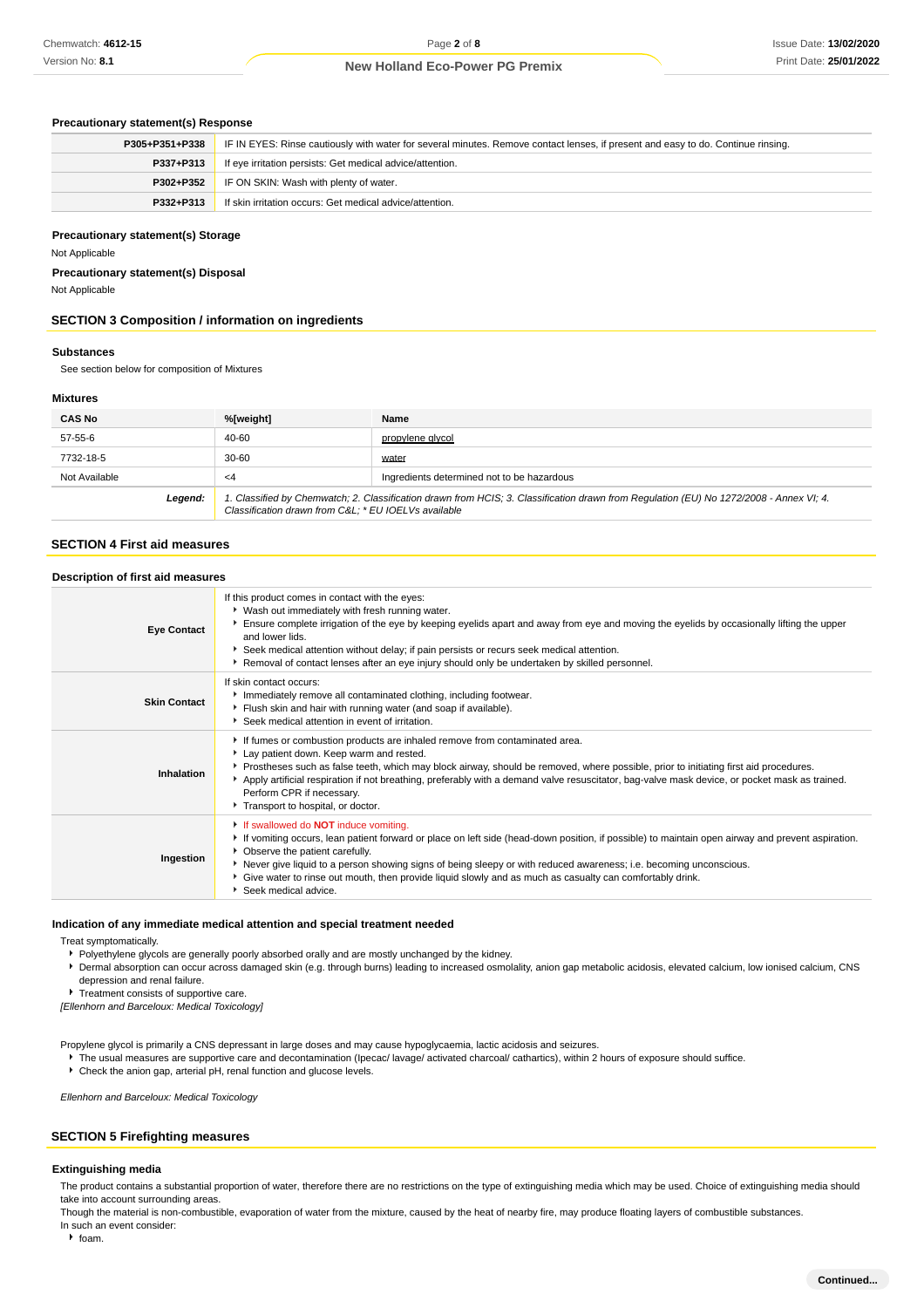## **Special hazards arising from the substrate or mixture**

| <b>Fire Incompatibility</b> | None known. |
|-----------------------------|-------------|
|-----------------------------|-------------|

| <b>Advice for firefighters</b> |                                                                                                                                                                                                                                                                                                                                                                                                                                                                                                      |  |  |
|--------------------------------|------------------------------------------------------------------------------------------------------------------------------------------------------------------------------------------------------------------------------------------------------------------------------------------------------------------------------------------------------------------------------------------------------------------------------------------------------------------------------------------------------|--|--|
| <b>Fire Fighting</b>           | Alert Fire Brigade and tell them location and nature of hazard.<br>▶ Wear breathing apparatus plus protective gloves in the event of a fire.<br>Prevent, by any means available, spillage from entering drains or water courses.<br>Use fire fighting procedures suitable for surrounding area.                                                                                                                                                                                                      |  |  |
| <b>Fire/Explosion Hazard</b>   | The material is not readily combustible under normal conditions.<br>However, it will break down under fire conditions and the organic component may burn.<br>Not considered to be a significant fire risk.<br>Heat may cause expansion or decomposition with violent rupture of containers.<br>Decomposes on heating and produces toxic fumes of:<br>carbon dioxide (CO2)<br>other pyrolysis products typical of burning organic material.<br>May emit poisonous fumes.<br>May emit corrosive fumes. |  |  |
| <b>HAZCHEM</b>                 | Not Applicable                                                                                                                                                                                                                                                                                                                                                                                                                                                                                       |  |  |

### **SECTION 6 Accidental release measures**

## **Personal precautions, protective equipment and emergency procedures**

See section 8

### **Environmental precautions**

See section 12

## **Methods and material for containment and cleaning up**

| <b>Minor Spills</b> | Clean up all spills immediately.<br>Avoid breathing vapours and contact with skin and eyes.<br>• Control personal contact with the substance, by using protective equipment.<br>Contain and absorb spill with sand, earth, inert material or vermiculite. |
|---------------------|-----------------------------------------------------------------------------------------------------------------------------------------------------------------------------------------------------------------------------------------------------------|
| <b>Major Spills</b> | Moderate hazard.<br>Clear area of personnel and move upwind.<br>Alert Fire Brigade and tell them location and nature of hazard.<br>Wear breathing apparatus plus protective gloves.                                                                       |

Personal Protective Equipment advice is contained in Section 8 of the SDS.

### **SECTION 7 Handling and storage**

| Precautions for safe handling |                                                                                                                                                                                                                                                                               |  |  |  |
|-------------------------------|-------------------------------------------------------------------------------------------------------------------------------------------------------------------------------------------------------------------------------------------------------------------------------|--|--|--|
| Safe handling                 | <b>DO NOT</b> allow clothing wet with material to stay in contact with skin<br>Avoid all personal contact, including inhalation.<br>▶ Wear protective clothing when risk of exposure occurs.<br>Use in a well-ventilated area.<br>Prevent concentration in hollows and sumps. |  |  |  |
| <b>Other information</b>      | Consider storage under inert gas.                                                                                                                                                                                                                                             |  |  |  |

### **Conditions for safe storage, including any incompatibilities**

| Suitable container      | • Polyethylene or polypropylene container.<br>Packing as recommended by manufacturer.<br>• Check all containers are clearly labelled and free from leaks.                                                                                                                                                                                                                                                                                                                                                                                                                                                                                                                                                                                                                                                                                                                                                                                                                                                                                                                                                                     |
|-------------------------|-------------------------------------------------------------------------------------------------------------------------------------------------------------------------------------------------------------------------------------------------------------------------------------------------------------------------------------------------------------------------------------------------------------------------------------------------------------------------------------------------------------------------------------------------------------------------------------------------------------------------------------------------------------------------------------------------------------------------------------------------------------------------------------------------------------------------------------------------------------------------------------------------------------------------------------------------------------------------------------------------------------------------------------------------------------------------------------------------------------------------------|
| Storage incompatibility | ► Glycols and their ethers undergo violent decomposition in contact with 70% perchloric acid. This seems likely to involve formation of the<br>glycol perchlorate esters (after scission of ethers) which are explosive, those of ethylene glycol and 3-chloro-1,2-propanediol being more<br>powerful than glyceryl nitrate, and the former so sensitive that it explodes on addition of water.<br>Alcohols<br>are incompatible with strong acids, acid chlorides, acid anhydrides, oxidising and reducing agents.<br>reacts, possibly violently, with alkaline metals and alkaline earth metals to produce hydrogen<br>react with strong acids, strong caustics, aliphatic amines, isocyanates, acetaldehyde, benzoyl peroxide, chromic acid, chromium oxide,<br>dialkylzincs, dichlorine oxide, ethylene oxide, hypochlorous acid, isopropyl chlorocarbonate, lithium tetrahydroaluminate, nitrogen dioxide,<br>pentafluoroquanidine, phosphorus halides, phosphorus pentasulfide, tangerine oil, triethylaluminium, triisobutylaluminium<br>should not be heated above 49 deg. C. when in contact with aluminium equipment |

## **SECTION 8 Exposure controls / personal protection**

### **Control parameters**

### **Occupational Exposure Limits (OEL)**

| <b>INGREDIENT DATA</b> |  |
|------------------------|--|

| <b>Source</b>                | <b>Ingredient</b>   | <b>Material name</b>                | <b>TWA</b>          | <b>STEL</b>      | Peak             | <b>Notes</b>     |
|------------------------------|---------------------|-------------------------------------|---------------------|------------------|------------------|------------------|
| Australia Exposure Standards | propylene<br>glycol | Propane-1.2-diol: particulates only | $10 \text{ ma/m}$ 3 | Not<br>Available | Nοι<br>Available | Not<br>Available |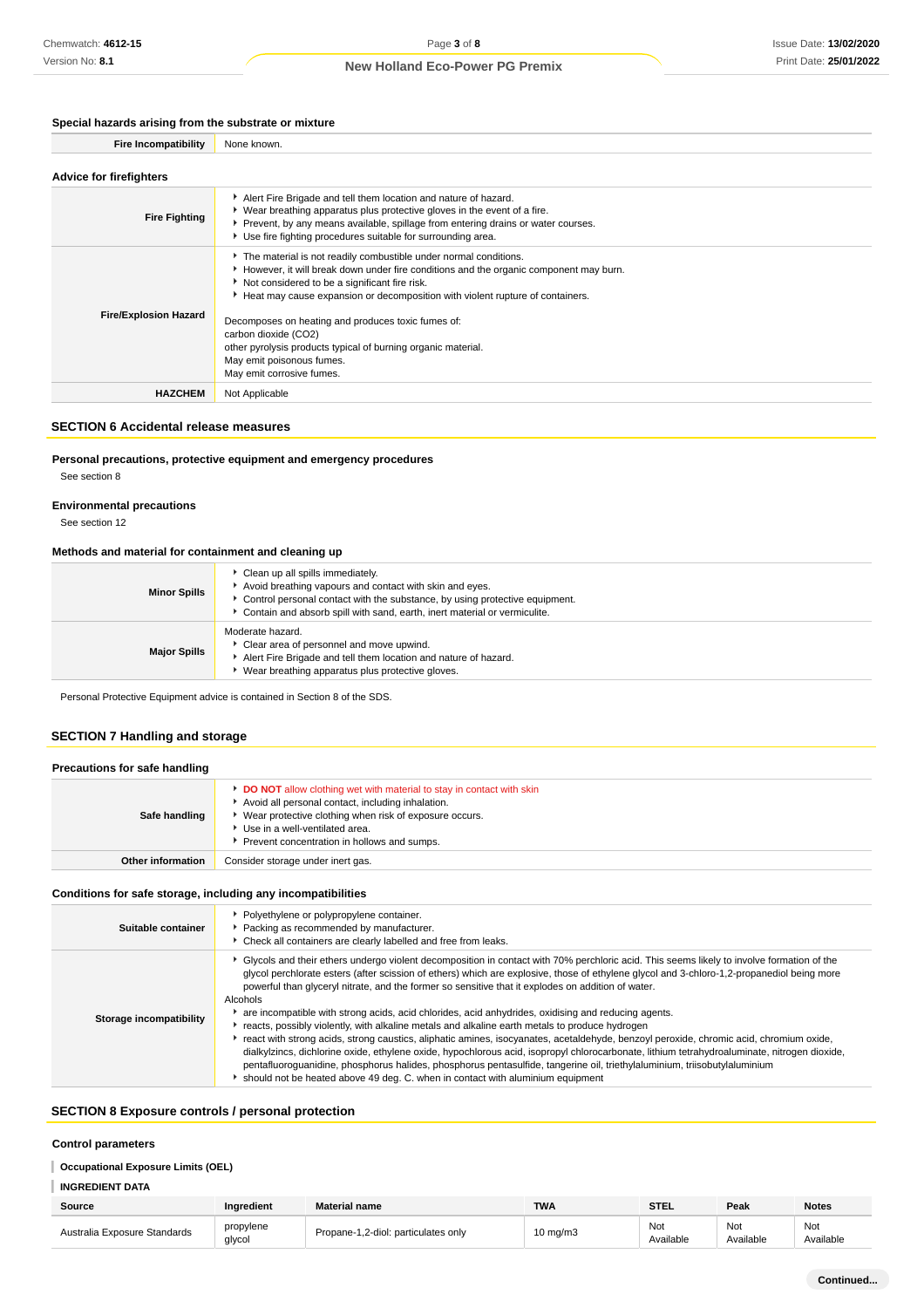| Source                       | Ingredient           | <b>Material name</b>                               |             | <b>TWA</b>             | <b>STEL</b>      | Peak             | <b>Notes</b>     |
|------------------------------|----------------------|----------------------------------------------------|-------------|------------------------|------------------|------------------|------------------|
| Australia Exposure Standards | propylene<br>glycol  | Propane-1,2-diol total: (vapour &<br>particulates) |             | 150 ppm / 474<br>mg/m3 | Not<br>Available | Not<br>Available | Not<br>Available |
| <b>Emergency Limits</b>      |                      |                                                    |             |                        |                  |                  |                  |
| Ingredient                   | TEEL-1               |                                                    | TEEL-2      |                        | TEEL-3           |                  |                  |
| propylene glycol             | $30 \text{ mg/m}$    |                                                    | 1,300 mg/m3 |                        | 7,900 mg/m3      |                  |                  |
|                              |                      |                                                    |             |                        |                  |                  |                  |
| Ingredient                   | <b>Original IDLH</b> |                                                    |             | <b>Revised IDLH</b>    |                  |                  |                  |
| propylene glycol             | Not Available        |                                                    |             | Not Available          |                  |                  |                  |
| water                        | Not Available        |                                                    |             | Not Available          |                  |                  |                  |

#### **Exposure controls**

| Appropriate engineering<br>controls | Engineering controls are used to remove a hazard or place a barrier between the worker and the hazard. Well-designed engineering controls can<br>be highly effective in protecting workers and will typically be independent of worker interactions to provide this high level of protection.<br>The basic types of engineering controls are:<br>Process controls which involve changing the way a job activity or process is done to reduce the risk.<br>Enclosure and/or isolation of emission source which keeps a selected hazard "physically" away from the worker and ventilation that strategically<br>"adds" and "removes" air in the work environment.                                                                                                                                                                                                                                                                                                                                                            |
|-------------------------------------|----------------------------------------------------------------------------------------------------------------------------------------------------------------------------------------------------------------------------------------------------------------------------------------------------------------------------------------------------------------------------------------------------------------------------------------------------------------------------------------------------------------------------------------------------------------------------------------------------------------------------------------------------------------------------------------------------------------------------------------------------------------------------------------------------------------------------------------------------------------------------------------------------------------------------------------------------------------------------------------------------------------------------|
| <b>Personal protection</b>          |                                                                                                                                                                                                                                                                                                                                                                                                                                                                                                                                                                                                                                                                                                                                                                                                                                                                                                                                                                                                                            |
| Eye and face protection             | Safety glasses with side shields.<br>Chemical goggles.<br>Contact lenses may pose a special hazard; soft contact lenses may absorb and concentrate irritants. A written policy document, describing<br>the wearing of lenses or restrictions on use, should be created for each workplace or task.                                                                                                                                                                                                                                                                                                                                                                                                                                                                                                                                                                                                                                                                                                                         |
| <b>Skin protection</b>              | See Hand protection below                                                                                                                                                                                                                                                                                                                                                                                                                                                                                                                                                                                                                                                                                                                                                                                                                                                                                                                                                                                                  |
| <b>Hands/feet protection</b>        | * Wear chemical protective gloves, e.g. PVC.<br>▶ Wear safety footwear or safety gumboots, e.g. Rubber<br><b>NOTE:</b><br>The material may produce skin sensitisation in predisposed individuals. Care must be taken, when removing gloves and other protective<br>equipment, to avoid all possible skin contact.<br>▶ Contaminated leather items, such as shoes, belts and watch-bands should be removed and destroyed.<br>The selection of suitable gloves does not only depend on the material, but also on further marks of quality which vary from manufacturer to<br>manufacturer. Where the chemical is a preparation of several substances, the resistance of the glove material can not be calculated in advance<br>and has therefore to be checked prior to the application.<br>The exact break through time for substances has to be obtained from the manufacturer of the protective gloves and has to be observed when<br>making a final choice.<br>Personal hygiene is a key element of effective hand care. |
| <b>Body protection</b>              | See Other protection below                                                                                                                                                                                                                                                                                                                                                                                                                                                                                                                                                                                                                                                                                                                                                                                                                                                                                                                                                                                                 |
| Other protection                    | • Overalls.<br>P.V.C apron.<br>Barrier cream.<br>Skin cleansing cream.                                                                                                                                                                                                                                                                                                                                                                                                                                                                                                                                                                                                                                                                                                                                                                                                                                                                                                                                                     |

## **Recommended material(s)**

T **GLOVE SELECTION INDEX**

Glove selection is based on a modified presentation of the:

**"Forsberg Clothing Performance Index".**

The effect(s) of the following substance(s) are taken into account in the **computergenerated** selection:

New Holland Eco-Power PG Premix

| <b>Material</b> | <b>CPI</b> |
|-----------------|------------|
| <b>BUTYL</b>    | C          |
| NATURAL RUBBER  | C          |
| <b>NEOPRENE</b> | C          |
| PE/EVAL/PE      | C          |
| <b>PVA</b>      | C          |
| <b>VITON</b>    | C          |

\* CPI - Chemwatch Performance Index

#### A: Best Selection

B: Satisfactory; may degrade after 4 hours continuous immersion

C: Poor to Dangerous Choice for other than short term immersion

**NOTE**: As a series of factors will influence the actual performance of the glove, a final selection must be based on detailed observation. -

\* Where the glove is to be used on a short term, casual or infrequent basis, factors such as "feel" or convenience (e.g. disposability), may dictate a choice of gloves which might otherwise be unsuitable following long-term or frequent use. A qualified practitioner should be consulted.

#### **Respiratory protection**

Type A-P Filter of sufficient capacity. (AS/NZS 1716 & 1715, EN 143:2000 & 149:2001, ANSI Z88 or national equivalent)

Where the concentration of gas/particulates in the breathing zone, approaches or exceeds the "Exposure Standard" (or ES), respiratory protection is required. Degree of protection varies with both face-piece and Class of filter; the nature of protection varies with Type of filter.

| <b>Required Minimum</b><br><b>Protection Factor</b> | <b>Half-Face</b><br>Respirator    | <b>Full-Face</b><br>Respirator | <b>Powered Air</b><br>Respirator       |
|-----------------------------------------------------|-----------------------------------|--------------------------------|----------------------------------------|
| up to $5 \times ES$                                 | A-AUS / Class 1<br>P <sub>2</sub> |                                | A-PAPR-AUS /<br>Class 1 P <sub>2</sub> |
| up to $25 \times ES$                                | Air-line*                         | $A-2P2$                        | A-PAPR-2 P2                            |
| up to $50 \times ES$                                |                                   | $A-3P2$                        | -                                      |
| $50+ x ES$                                          |                                   | Air-line**                     | -                                      |

\* - Continuous-flow; \*\* - Continuous-flow or positive pressure demand

^ - Full-face

A(All classes) = Organic vapours, B AUS or B1 = Acid gasses, B2 = Acid gas or hydrogen cyanide(HCN), B3 = Acid gas or hydrogen cyanide(HCN), E = Sulfur dioxide(SO2), G = Agricultural chemicals, K = Ammonia(NH3), Hg = Mercury, NO = Oxides of nitrogen,  $MB =$  Methyl bromide,  $AX =$  Low boiling point organic compounds(below 65 degC)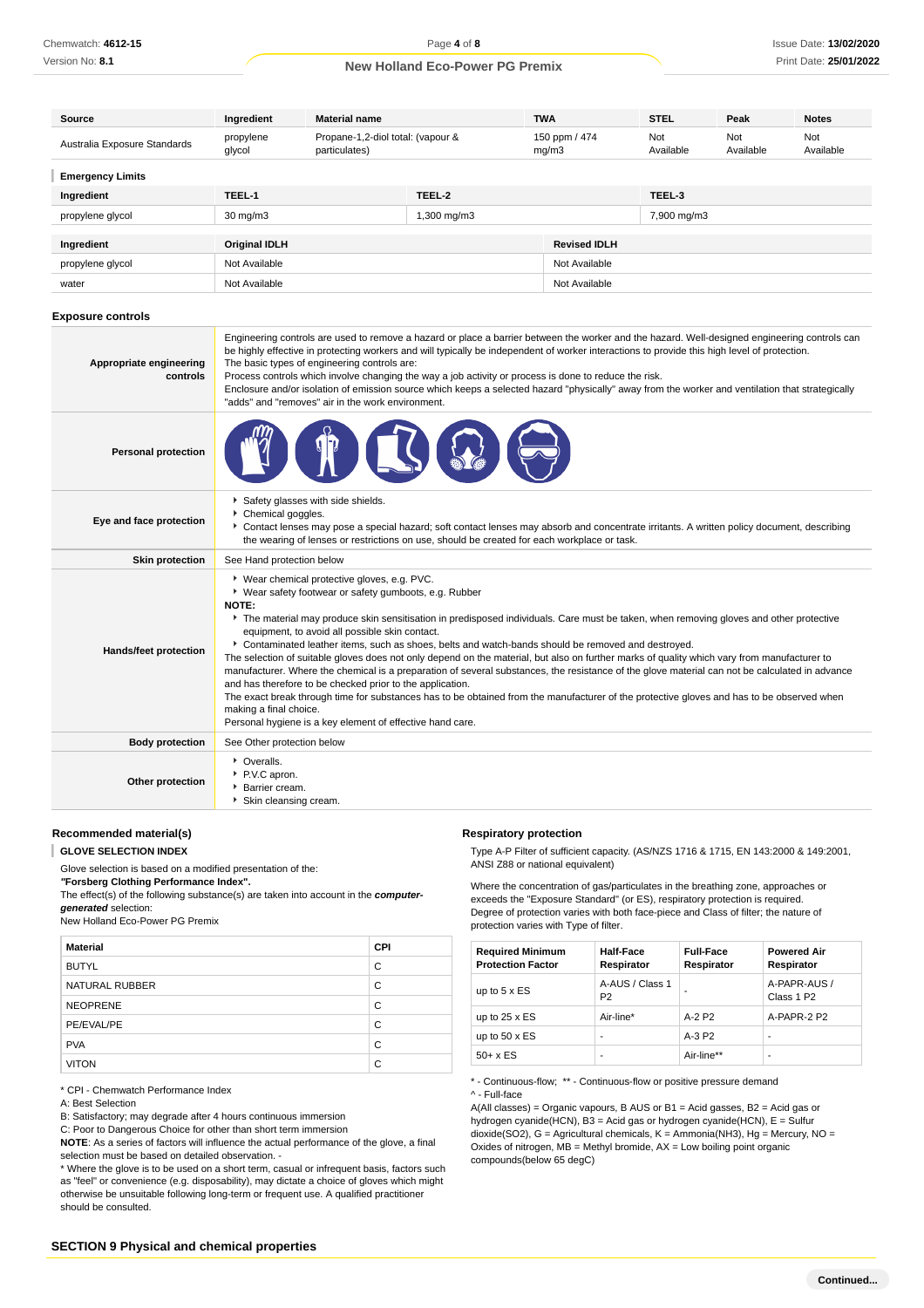## **Information on basic physical and chemical properties**

| Appearance                                      | Brilliant red coloured alkaline liquid with a mild odour; mixes with water. |                                            |                |  |  |
|-------------------------------------------------|-----------------------------------------------------------------------------|--------------------------------------------|----------------|--|--|
|                                                 |                                                                             |                                            |                |  |  |
| <b>Physical state</b>                           | Liquid                                                                      | Relative density (Water = 1)               | 1.03-1.05      |  |  |
| Odour                                           | Not Available                                                               | Partition coefficient n-octanol<br>/ water | Not Available  |  |  |
| <b>Odour threshold</b>                          | Not Available                                                               | Auto-ignition temperature (°C)             | Not Available  |  |  |
| pH (as supplied)                                | Not Available                                                               | <b>Decomposition temperature</b>           | Not Available  |  |  |
| Melting point / freezing point<br>(°C)          | Not Available                                                               | Viscosity (cSt)                            | Not Available  |  |  |
| Initial boiling point and boiling<br>range (°C) | Not Available                                                               | Molecular weight (g/mol)                   | Not Applicable |  |  |
| Flash point (°C)                                | Not Applicable                                                              | <b>Taste</b>                               | Not Available  |  |  |
| <b>Evaporation rate</b>                         | Not Available                                                               | <b>Explosive properties</b>                | Not Available  |  |  |
| Flammability                                    | Not Applicable                                                              | <b>Oxidising properties</b>                | Not Available  |  |  |
| Upper Explosive Limit (%)                       | Not Applicable                                                              | Surface Tension (dyn/cm or<br>$mN/m$ )     | Not Available  |  |  |
| Lower Explosive Limit (%)                       | Not Applicable                                                              | <b>Volatile Component (%vol)</b>           | Not Available  |  |  |
| Vapour pressure (kPa)                           | Not Available                                                               | Gas group                                  | Not Available  |  |  |
| Solubility in water                             | Miscible                                                                    | pH as a solution (Not<br>Available%)       | Not Available  |  |  |
| Vapour density $(Air = 1)$                      | Not Available                                                               | VOC g/L                                    | Not Available  |  |  |

## **SECTION 10 Stability and reactivity**

| Reactivity                                 | See section 7                                                                                                                      |
|--------------------------------------------|------------------------------------------------------------------------------------------------------------------------------------|
| <b>Chemical stability</b>                  | Unstable in the presence of incompatible materials.<br>▶ Product is considered stable.<br>Hazardous polymerisation will not occur. |
| Possibility of hazardous<br>reactions      | See section 7                                                                                                                      |
| <b>Conditions to avoid</b>                 | See section 7                                                                                                                      |
| Incompatible materials                     | See section 7                                                                                                                      |
| <b>Hazardous decomposition</b><br>products | See section 5                                                                                                                      |

## **SECTION 11 Toxicological information**

# **Information on toxicological effects**

| Inhaled                         | Inhalation of vapours may cause drowsiness and dizziness. This may be accompanied by sleepiness, reduced alertness, loss of reflexes, lack of<br>co-ordination, and vertigo.<br>Inhalation of vapours or aerosols (mists, fumes), generated by the material during the course of normal handling, may be damaging to the health<br>of the individual.<br>There is some evidence to suggest that the material can cause respiratory irritation in some persons. The body's response to such irritation can<br>cause further lung damage.<br>Inhalation hazard is increased at higher temperatures.                                                                                                                                                                                                                                                                                                                                                                                                      |                             |  |  |  |
|---------------------------------|--------------------------------------------------------------------------------------------------------------------------------------------------------------------------------------------------------------------------------------------------------------------------------------------------------------------------------------------------------------------------------------------------------------------------------------------------------------------------------------------------------------------------------------------------------------------------------------------------------------------------------------------------------------------------------------------------------------------------------------------------------------------------------------------------------------------------------------------------------------------------------------------------------------------------------------------------------------------------------------------------------|-----------------------------|--|--|--|
| Ingestion                       | Accidental ingestion of the material may be damaging to the health of the individual.                                                                                                                                                                                                                                                                                                                                                                                                                                                                                                                                                                                                                                                                                                                                                                                                                                                                                                                  |                             |  |  |  |
| <b>Skin Contact</b>             | Repeated exposure may cause skin cracking, flaking or drying following normal handling and use.<br>The material may cause moderate inflammation of the skin either following direct contact or after a delay of some time. Repeated exposure can<br>cause contact dermatitis which is characterised by redness, swelling and blistering.<br>A single prolonged exposure is not likely to result in the material causing harm. However, when applied in large quantities to damaged skin as a<br>topical preparation or by contact with clothing accidentally contaminated by the material, there may be the potential to absorb the material in<br>harmful amounts.<br>Open cuts, abraded or irritated skin should not be exposed to this material<br>Entry into the blood-stream, through, for example, cuts, abrasions or lesions, may produce systemic injury with harmful effects. Examine the skin<br>prior to the use of the material and ensure that any external damage is suitably protected. |                             |  |  |  |
| Eye                             | Evidence exists, or practical experience predicts, that the material may cause eye irritation in a substantial number of individuals. Prolonged eye<br>contact may cause inflammation characterised by a temporary redness of the conjunctiva (similar to windburn).<br>Irritation of the eyes may produce a heavy secretion of tears (lachrymation).                                                                                                                                                                                                                                                                                                                                                                                                                                                                                                                                                                                                                                                  |                             |  |  |  |
| <b>Chronic</b>                  | There is limited evidence that, skin contact with this product is more likely to cause a sensitisation reaction in some persons compared to the<br>general population.<br>Propylene glycol is thought to be sensitizing following the regular use of topical creams by eczema patients. Testing in humans showed that 16%<br>of exposed individuals, irritation occurred, with 12.5% showing toxic or allergic reactions. The reaction responses reached their maximum on the<br>second day or later. Reactions were seasonal in nature, with a maximum in winter.                                                                                                                                                                                                                                                                                                                                                                                                                                     |                             |  |  |  |
|                                 |                                                                                                                                                                                                                                                                                                                                                                                                                                                                                                                                                                                                                                                                                                                                                                                                                                                                                                                                                                                                        |                             |  |  |  |
| <b>New Holland Eco-Power PG</b> | <b>TOXICITY</b>                                                                                                                                                                                                                                                                                                                                                                                                                                                                                                                                                                                                                                                                                                                                                                                                                                                                                                                                                                                        | <b>IRRITATION</b>           |  |  |  |
| Premix                          | Not Available                                                                                                                                                                                                                                                                                                                                                                                                                                                                                                                                                                                                                                                                                                                                                                                                                                                                                                                                                                                          | Not Available               |  |  |  |
|                                 | <b>TOXICITY</b>                                                                                                                                                                                                                                                                                                                                                                                                                                                                                                                                                                                                                                                                                                                                                                                                                                                                                                                                                                                        | <b>IRRITATION</b>           |  |  |  |
| propylene glycol                | Dermal (rabbit) LD50: 11890 mg/kg <sup>[2]</sup>                                                                                                                                                                                                                                                                                                                                                                                                                                                                                                                                                                                                                                                                                                                                                                                                                                                                                                                                                       | Eye (rabbit): 100 mg - mild |  |  |  |
|                                 |                                                                                                                                                                                                                                                                                                                                                                                                                                                                                                                                                                                                                                                                                                                                                                                                                                                                                                                                                                                                        |                             |  |  |  |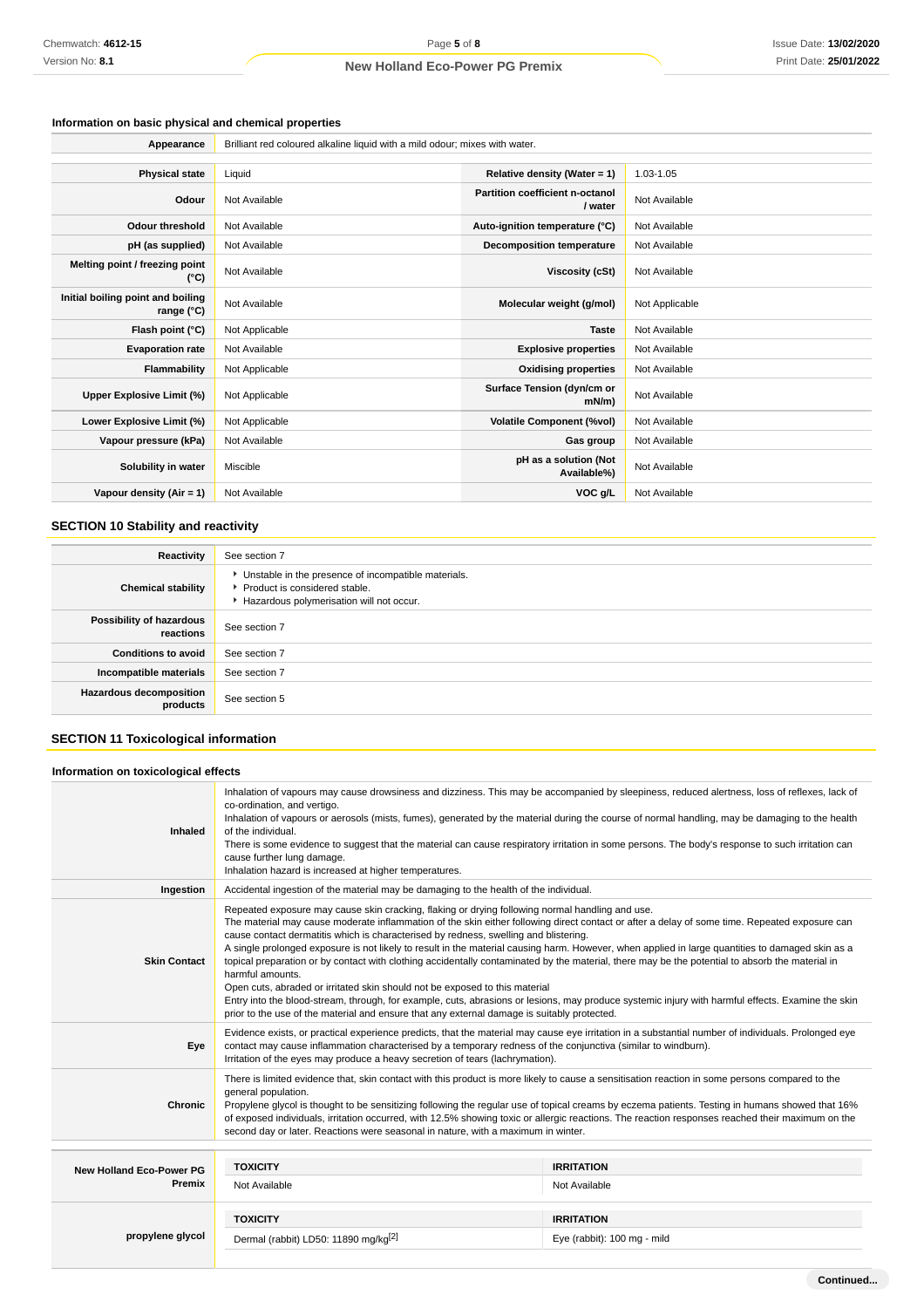| Inhalation(Rat) LC50; >44.9 mg/L4 $h^{[2]}$                                                                                                                                                                                     | Eye (rabbit): 500 mg/24h - mild                      |
|---------------------------------------------------------------------------------------------------------------------------------------------------------------------------------------------------------------------------------|------------------------------------------------------|
| Oral (Rat) LD50; 20000 mg/kg <sup>[2]</sup>                                                                                                                                                                                     | Eye: no adverse effect observed (not irritating)[1]  |
|                                                                                                                                                                                                                                 | Skin(human):104 mg/3d Intermit Mod                   |
|                                                                                                                                                                                                                                 | Skin(human):500 mg/7days mild                        |
|                                                                                                                                                                                                                                 | Skin: no adverse effect observed (not irritating)[1] |
|                                                                                                                                                                                                                                 | <b>IRRITATION</b>                                    |
| Oral (Rat) LD50; >90000 mg/kg <sup>[2]</sup>                                                                                                                                                                                    | Not Available                                        |
| 1. Value obtained from Europe ECHA Registered Substances - Acute toxicity 2.* Value obtained from manufacturer's SDS. Unless otherwise<br>specified data extracted from RTECS - Register of Toxic Effect of chemical Substances |                                                      |
|                                                                                                                                                                                                                                 | <b>TOXICITY</b>                                      |

| <b>PROPYLENE GLYCOL</b>                     | The acute oral toxicity of propylene glycol is very low; large amounts are needed to cause perceptible health damage in humans. Serious toxicity<br>generally occurs only at blood concentrations over 1 g/L, which requires extremely high intake over a relatively short period of time; this is nearly<br>impossible with consuming foods or supplements which contain 1g/kg of PG at most. Poisonings are usually due to injection through a vein or<br>accidental swallowing of large amounts by children. The potential for long-term oral toxicity is also low.<br>Prolonged contact with propylene glycol is essentially non-irritating to the skin.<br>The material may cause skin irritation after prolonged or repeated exposure and may produce on contact skin redness, swelling, the production of<br>vesicles, scaling and thickening of the skin. |                                 |                                                                                                                                                                     |
|---------------------------------------------|-------------------------------------------------------------------------------------------------------------------------------------------------------------------------------------------------------------------------------------------------------------------------------------------------------------------------------------------------------------------------------------------------------------------------------------------------------------------------------------------------------------------------------------------------------------------------------------------------------------------------------------------------------------------------------------------------------------------------------------------------------------------------------------------------------------------------------------------------------------------|---------------------------------|---------------------------------------------------------------------------------------------------------------------------------------------------------------------|
| <b>WATER</b>                                | No significant acute toxicological data identified in literature search.                                                                                                                                                                                                                                                                                                                                                                                                                                                                                                                                                                                                                                                                                                                                                                                          |                                 |                                                                                                                                                                     |
| <b>Acute Toxicity</b>                       | ×                                                                                                                                                                                                                                                                                                                                                                                                                                                                                                                                                                                                                                                                                                                                                                                                                                                                 | Carcinogenicity                 | ×                                                                                                                                                                   |
| <b>Skin Irritation/Corrosion</b>            | ✔                                                                                                                                                                                                                                                                                                                                                                                                                                                                                                                                                                                                                                                                                                                                                                                                                                                                 | <b>Reproductivity</b>           | ×                                                                                                                                                                   |
| <b>Serious Eye Damage/Irritation</b>        | ✔                                                                                                                                                                                                                                                                                                                                                                                                                                                                                                                                                                                                                                                                                                                                                                                                                                                                 | <b>STOT - Single Exposure</b>   | ×                                                                                                                                                                   |
| <b>Respiratory or Skin</b><br>sensitisation | ×                                                                                                                                                                                                                                                                                                                                                                                                                                                                                                                                                                                                                                                                                                                                                                                                                                                                 | <b>STOT - Repeated Exposure</b> | ×                                                                                                                                                                   |
| <b>Mutagenicity</b>                         | ×                                                                                                                                                                                                                                                                                                                                                                                                                                                                                                                                                                                                                                                                                                                                                                                                                                                                 | <b>Aspiration Hazard</b>        | ×                                                                                                                                                                   |
|                                             |                                                                                                                                                                                                                                                                                                                                                                                                                                                                                                                                                                                                                                                                                                                                                                                                                                                                   | Legend:                         | $\blacktriangleright$ - Data either not available or does not fill the criteria for classification<br>$\blacktriangleright$ - Data available to make classification |

## **SECTION 12 Ecological information**

### **Toxicity**

|                                           | Endpoint                                                                                                                                                                                                                                                                                                                       | <b>Test Duration (hr)</b> | <b>Species</b>                | Value            | <b>Source</b>    |
|-------------------------------------------|--------------------------------------------------------------------------------------------------------------------------------------------------------------------------------------------------------------------------------------------------------------------------------------------------------------------------------|---------------------------|-------------------------------|------------------|------------------|
| <b>New Holland Eco-Power PG</b><br>Premix | Not<br>Available                                                                                                                                                                                                                                                                                                               | Not Available             | Not Available                 | Not<br>Available | Not<br>Available |
|                                           | Endpoint                                                                                                                                                                                                                                                                                                                       | <b>Test Duration (hr)</b> | <b>Species</b>                | Value            | Source           |
|                                           | NOEC(ECx)                                                                                                                                                                                                                                                                                                                      | 336h                      | Algae or other aquatic plants | $<$ 5300 $mq$ /l | 1                |
|                                           | <b>LC50</b>                                                                                                                                                                                                                                                                                                                    | 96h                       | Fish                          | >10000mg/l       | 2                |
| propylene glycol                          | <b>EC50</b>                                                                                                                                                                                                                                                                                                                    | 72h                       | Algae or other aquatic plants | 19300mg/l        | 2                |
|                                           | EC50                                                                                                                                                                                                                                                                                                                           | 48h                       | Crustacea                     | $>114.4$ mg/L    | 4                |
|                                           | EC50                                                                                                                                                                                                                                                                                                                           | 96h                       | Algae or other aguatic plants | 19000mg/l        | $\overline{2}$   |
|                                           | Endpoint                                                                                                                                                                                                                                                                                                                       | <b>Test Duration (hr)</b> | <b>Species</b>                | Value            | <b>Source</b>    |
| water                                     | <b>Not</b><br>Available                                                                                                                                                                                                                                                                                                        | Not Available             | Not Available                 | Not<br>Available | Not<br>Available |
| Legend:                                   | Extracted from 1. IUCLID Toxicity Data 2. Europe ECHA Registered Substances - Ecotoxicological Information - Aquatic Toxicity 4. US EPA,<br>Ecotox database - Aquatic Toxicity Data 5. ECETOC Aquatic Hazard Assessment Data 6. NITE (Japan) - Bioconcentration Data 7. METI (Japan)<br>- Bioconcentration Data 8. Vendor Data |                           |                               |                  |                  |

## **DO NOT** discharge into sewer or waterways.

## **Persistence and degradability**

| Ingredient       | Persistence: Water/Soil | <b>Persistence: Air</b> |
|------------------|-------------------------|-------------------------|
| propylene glycol | LOW                     | LOW                     |
| water            | LOW                     | LOW<br>___              |

## **Bioaccumulative potential**

| Ingredient       | <b>Bioaccumulation</b> |
|------------------|------------------------|
| propylene glycol | $\sqrt{W}$ (BCF = 1,   |
|                  |                        |

# **Mobility in soil**

| Ingredient       | <b>Mobility</b> |
|------------------|-----------------|
| propylene alvcol | $ -$            |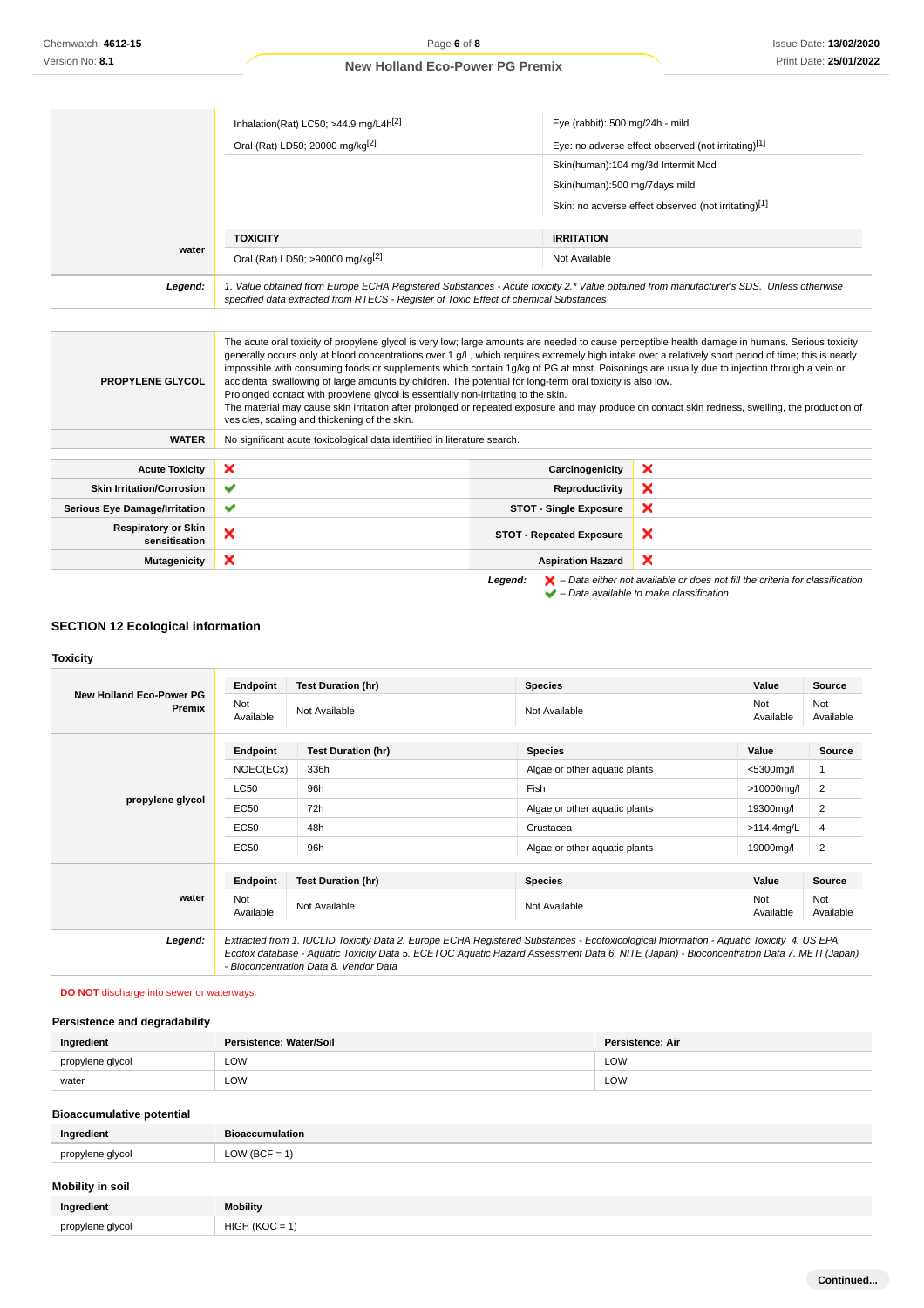## **SECTION 13 Disposal considerations**

| Product / Packaging disposal | <b>DO NOT</b> allow wash water from cleaning or process equipment to enter drains.<br>It may be necessary to collect all wash water for treatment before disposal.<br>In all cases disposal to sewer may be subject to local laws and regulations and these should be considered first.<br>• Where in doubt contact the responsible authority.<br>Recycle wherever possible.<br>► Consult manufacturer for recycling options or consult local or regional waste management authority for disposal if no suitable treatment or<br>disposal facility can be identified.<br>Dispose of by: burial in a land-fill specifically licensed to accept chemical and / or pharmaceutical wastes or incineration in a licensed<br>apparatus (after admixture with suitable combustible material).<br>Decontaminate empty containers. |
|------------------------------|---------------------------------------------------------------------------------------------------------------------------------------------------------------------------------------------------------------------------------------------------------------------------------------------------------------------------------------------------------------------------------------------------------------------------------------------------------------------------------------------------------------------------------------------------------------------------------------------------------------------------------------------------------------------------------------------------------------------------------------------------------------------------------------------------------------------------|
|------------------------------|---------------------------------------------------------------------------------------------------------------------------------------------------------------------------------------------------------------------------------------------------------------------------------------------------------------------------------------------------------------------------------------------------------------------------------------------------------------------------------------------------------------------------------------------------------------------------------------------------------------------------------------------------------------------------------------------------------------------------------------------------------------------------------------------------------------------------|

## **SECTION 14 Transport information**

## **Labels Required**

| Laveis nequireu         |                |
|-------------------------|----------------|
| <b>Marine Pollutant</b> | N <sub>O</sub> |
| <b>HAZCHEM</b>          | Not Applicable |

## **Land transport (ADG): NOT REGULATED FOR TRANSPORT OF DANGEROUS GOODS**

### **Air transport (ICAO-IATA / DGR): NOT REGULATED FOR TRANSPORT OF DANGEROUS GOODS**

## **Sea transport (IMDG-Code / GGVSee): NOT REGULATED FOR TRANSPORT OF DANGEROUS GOODS**

**Transport in bulk according to Annex II of MARPOL and the IBC code**

### Not Applicable

**Transport in bulk in accordance with MARPOL Annex V and the IMSBC Code**

| <b>Product name</b> | Group         |
|---------------------|---------------|
| propylene glycol    | Not Available |
| water               | Not Available |

#### **Transport in bulk in accordance with the ICG Code**

| <b>Product name</b> | <b>Ship Type</b> |
|---------------------|------------------|
| propylene glycol    | Not Available    |
| water               | Not Available    |

## **SECTION 15 Regulatory information**

## **Safety, health and environmental regulations / legislation specific for the substance or mixture**

#### **propylene glycol is found on the following regulatory lists**

Australian Inventory of Industrial Chemicals (AIIC)

### **water is found on the following regulatory lists**

Australian Inventory of Industrial Chemicals (AIIC)

#### **National Inventory Status**

| <b>National Inventory</b>                          | <b>Status</b>                                                                                                                                                                                     |
|----------------------------------------------------|---------------------------------------------------------------------------------------------------------------------------------------------------------------------------------------------------|
| Australia - AIIC / Australia<br>Non-Industrial Use | Yes                                                                                                                                                                                               |
| Canada - DSL                                       | Yes                                                                                                                                                                                               |
| Canada - NDSL                                      | No (propylene glycol; water)                                                                                                                                                                      |
| China - IECSC                                      | Yes                                                                                                                                                                                               |
| Europe - EINEC / ELINCS / NLP                      | Yes                                                                                                                                                                                               |
| Japan - ENCS                                       | Yes                                                                                                                                                                                               |
| Korea - KECI                                       | Yes                                                                                                                                                                                               |
| New Zealand - NZIoC                                | Yes                                                                                                                                                                                               |
| Philippines - PICCS                                | Yes                                                                                                                                                                                               |
| USA - TSCA                                         | Yes                                                                                                                                                                                               |
| Taiwan - TCSI                                      | Yes                                                                                                                                                                                               |
| Mexico - INSQ                                      | Yes                                                                                                                                                                                               |
| Vietnam - NCI                                      | Yes                                                                                                                                                                                               |
| Russia - FBEPH                                     | Yes                                                                                                                                                                                               |
| Legend:                                            | Yes = All CAS declared ingredients are on the inventory<br>No = One or more of the CAS listed ingredients are not on the inventory. These ingredients may be exempt or will require registration. |